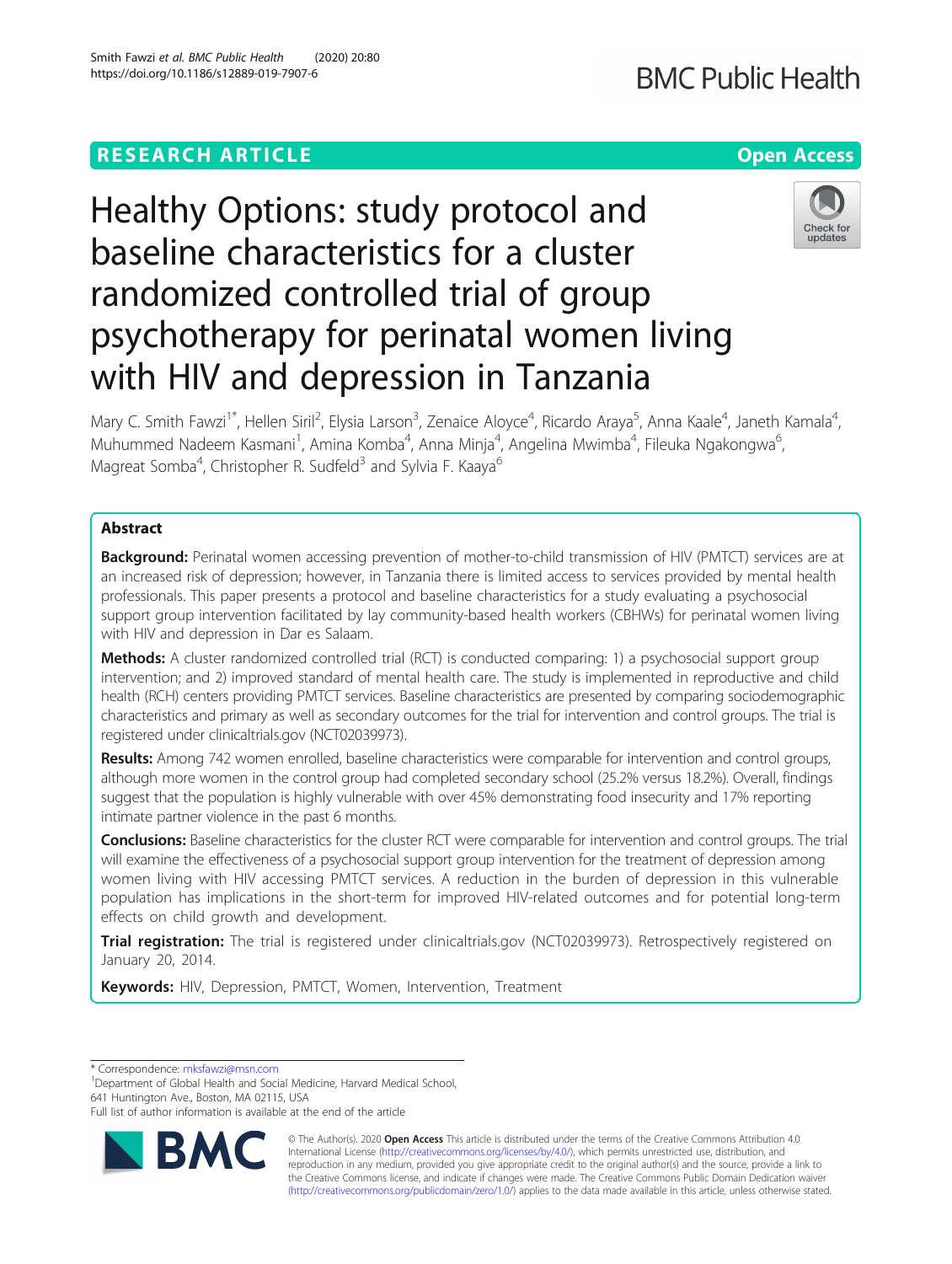## Background

Major depression has progressively accounted for a greater burden of disability worldwide, as reflected in estimated increases in disability-adjusted life years (DALYs) [[1\]](#page-8-0). Recent studies have documented the substantial burden of depression in resource-limited settings, which can result in not only significant disability, but also premature mortality [\[2\]](#page-8-0). Depression is often a co-morbid condition with other chronic illnesses, such as cancer, diabetes, and HIV [[3](#page-8-0)–[5](#page-8-0)]. In a meta-analysis of ten studies, people living with HIV experienced a twofold increase in risk of major depressive disorder (MDD) compared to those who were HIV-negative [\[6](#page-8-0)]. Comorbidity of HIV and depression has direct implications for the risk of mortality and poor prognosis [[7,](#page-8-0) [8\]](#page-8-0). Therefore, it is critical to identify and treat depression among people living with HIV (PLH) to improve HIV-related outcomes as well as overall health and well-being.

Women accessing prevention of mother-to-child transmission of HIV (PMTCT) services face the same set of challenges as other PLH; however, a number of additional factors can place these women at even higher risk of depression. In resource-limited settings women often have lower access to formal education and fewer opportunities for employment as compared with men, which increases vulnerability for depression and intimate partner violence [[9](#page-8-0)–[11](#page-8-0)]. For example, in The Gambia women living with HIV without an independent income were at an increased risk of elevated depressive symptoms as compared to women with an independent income [\[12](#page-8-0)]. Women that are economically dependent on their partners are also at significant risk of intimate partner violence [[13](#page-8-0)], which is strongly associated with major depression [\[14,](#page-8-0) [15](#page-8-0)]. In addition, women have a greater risk of depression during the perinatal period, which has implications for their own health outcomes as well as the health and well-being of their infants [[16](#page-8-0)–[19\]](#page-8-0). In addition to intimate partner violence, other relevant risk factors associated with depression among women living with HIV include nonadherence to ART and HIV-related stigma [\[20](#page-8-0), [21](#page-8-0)], both of which also contribute to poor clinical outcomes for HIV. In contrast, relevant protective factors related to depression as well as HIV-related clinical outcomes include social support, hope, and self-efficacy [\[22](#page-8-0)–[24](#page-8-0)].

In Tanzania, the prevalence of symptoms consistent with MDD among women accessing PMTCT services in Dar es Salaam has been estimated as greater than 40% [[8\]](#page-8-0). However, antenatal care services in Tanzania are typically offered by nurse-midwives, who have limited skills for assessment and intervention among women with major depression. This is compounded by the fact that there is a significant shortage of health professionals in Tanzania, particularly those with mental health care expertise which is estimated at 0.3 per 100,000 population (including psychiatric nurses, psychiatrists, social workers, psychologists, and other mental health workers with formal training) [\[25](#page-8-0)].

To address the gap between the need for treatment of depression and available services, a number of resourcelimited settings have utilized a task-sharing approach where lay or non-specialist providers are trained to deliver psychosocial interventions for the treatment of depression. For example, in Pakistan, Lady Health Workers were trained to deliver a cognitive behavioral intervention with perinatal women and demonstrated a significantly lower prevalence of depression in the intervention group as compared with controls [\[26\]](#page-8-0). In Zimbabwe, the "Friendship Bench" program worked with lay health workers and trained them to provide six sessions of problem-solving therapy (PST) as well as screen and monitor symptoms of common mental disorders [[27\]](#page-8-0). Additionally, women receiving primary health care in KwaZulu-Natal, South Africa, were enrolled in a feasibility study to examine initial outcomes related to provision of Interpersonal Therapy (IPT) for depression facilitated by community health workers (CHWs); a reduction in depressive symptoms was observed upon completion of the intervention and was sustained after 24 weeks of follow-up [[28\]](#page-8-0). In a more recent study among individuals receiving primary health care in South Africa, those receiving a task-sharing counselling intervention delivered by nurses experienced a lower level of depressive symptoms and improvement in WHO Disability Assessment Scale (WHODAS) scores [\[29](#page-8-0)]. In a randomized controlled trial in Pakistan women in the intervention group received an adapted version of the WHO Program Management Plus program with Lady Health Workers facilitating psychosocial support group sessions. Improvements were observed across a number of outcomes, including symptoms of anxiety and depression, WHODAS scores, as well as general psychological distress [\[30](#page-8-0)]. Although the evidence has been expanding, this task-sharing approach to addressing depression has not been evaluated in Tanzania or among women accessing PMTCT services more broadly.

In order to address the burden of depression and limitation in access to services among perinatal women living with HIV we are implementing a study to compare treatment strategies for depression to advance evidencebased care in this vulnerable population. Utilizing a cluster randomized controlled trial study design we are comparing a task-sharing approach (i.e. problem-solving and cognitive behavioral therapy components delivered to groups facilitated by trained lay community-based health care workers) to improved standard of care for the treatment of depression among women living with HIV accessing PMTCT services in Dar es Salaam, Tanzania. In this paper we present the study protocol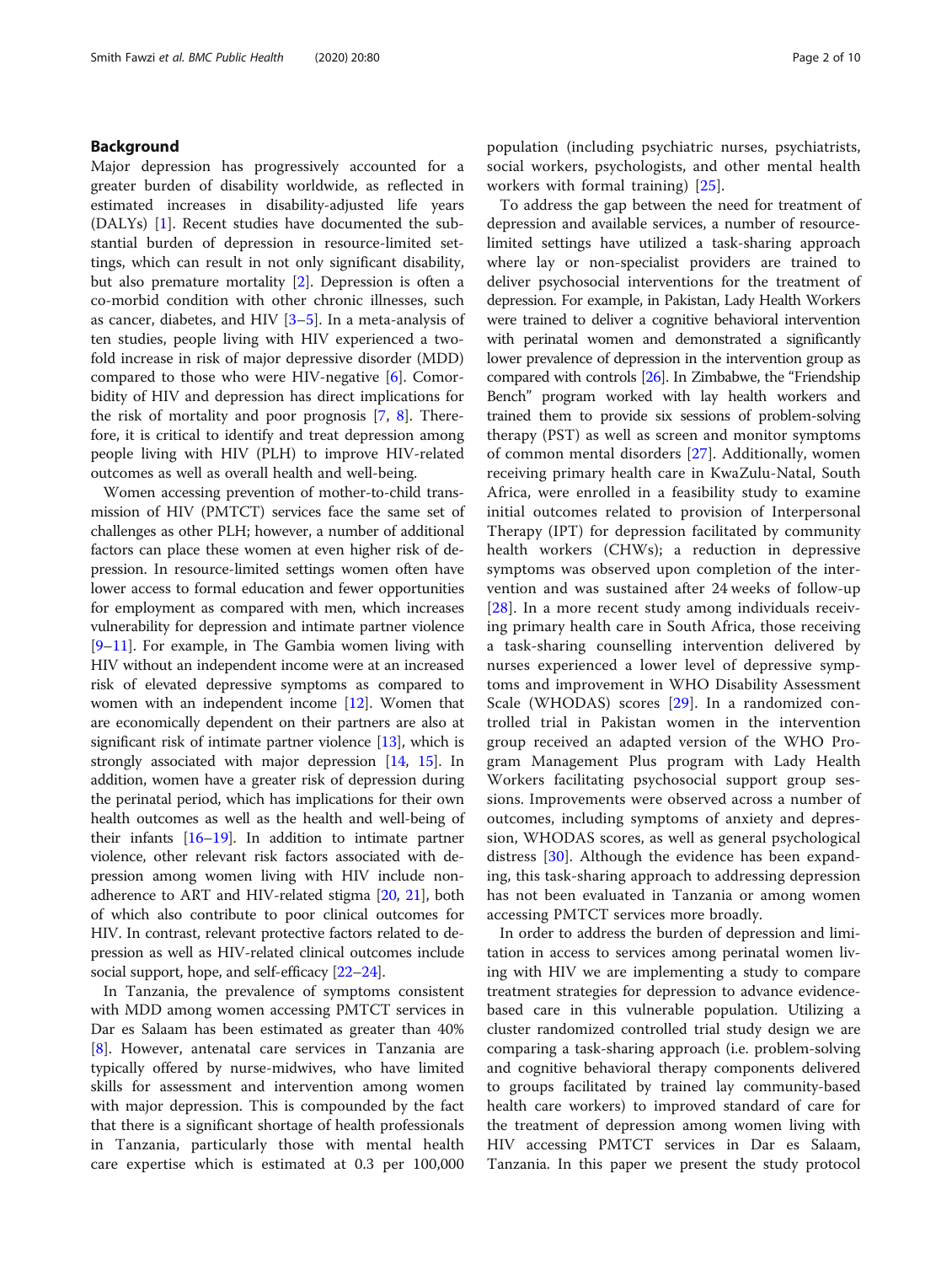and report the baseline characteristics of the trial population.

## Methods

## Study setting

This study is being conducted within three urban districts in Dar es Salaam, Tanzania: Ilala, Kinondoni, and Temeke. According to the 2015 Demographic and Health Survey (DHS), 96% of women aged 15–49 in Dar es Salaam had attended school, with 44% completing secondary school. Sixty-six percent of women were employed, with the most common employment being unskilled manual labor and domestic service [[31](#page-8-0)]. The prevalence of HIV among pregnant women in Dar es Salaam has been estimated as 6.6% [[32\]](#page-8-0). Study sites are government-run reproductive and child health (RCH) clinics in Dar es Salaam that provide a broad range of prevention of mother-to-child transmission of HIV (PMTCT)-related services including antiretroviral therapy (ART), counseling, as well as provision of nevirapine and HIV testing for infants at 6 weeks of age.

### Trial design and randomization

The study is a cluster randomized controlled trial with clusters randomized to intervention or control arms with a 1:1 allocation ratio. Clusters were pair-matched by geographic location within districts (Ilala, Kinondoni, and Temeke). Within each pair match we used a random number generator to determine which cluster would be the intervention cluster. Each cluster was defined as a primary health care facility with a RCH clinic that provided PMTCT services and its satellite facilities. Satellite facilities were those that referred patients to the primary health facility and were therefore administratively and clinically linked. Ten of the clusters had a single satellite facility and the remaining six did not have satellite facilities.

Healthcare facilities were eligible for inclusion in this study if they were government-managed RCH clinics in Dar es Salaam that were supported by a local nongovernmental organization, Management and Development for Health (MDH). At the time of facility selection, MDH supported 203 of the 231 active RCH clinics in the region (88%). Facilities were eligible for inclusion in the study if they were dispensaries or health centers (i.e. hospitals,  $N = 3$ , were excluded), and if they saw at least 350 HIV-positive pregnant women in the year prior to the start of the study. Facility selection occurred in two rounds. In the first round of selection in March 2015 12 facilities were selected randomly, matched, and randomized. In November 2015 an additional four facilities were selected, matched, and randomized. A description of the study facilities can be found in Table [1.](#page-3-0)

Initial cluster selection and randomization occurred in March 2015 with 12 facilities. There were three changes in the selection of clusters after this initial randomization. First, 2 weeks after randomization one of the control sites was upgraded from a health center to a hospital, and was therefore not eligible to be a study site. The RCH clinic was moved to a nearby health center and this new health center thus replaced the original one as the control facility for this study. Second, in November 2015, there were fewer eligible women than expected identified in the study facilities. The study team thus identified, matched, and randomized an additional four facilities from the list of original list of eligible facilities. Third, in January 2016 one of the intervention facilities also was noted to have low enrollment due to fewer than expected women eligible at that site. Therefore, a new facility was randomly selected to replace the intervention facility from the two eligible facilities identified. This resulted in 16 study sites/clusters as compared to the original 12 sites that were planned.

## Study participant selection and recruitment

Within the selected study clusters, women were eligible for participation if they were at least 18 years old, up to 30 weeks of gestation, HIV-positive and receiving ART, demonstrated symptoms consistent with MDD on the Patient Health Questionnaire-9 (PHQ-9) of a score of '9' or above, planned to continue their post-partum care at the study facility, and without a current plan to harm herself, including the intent to commit suicide. A cut-off score of '9' for the PHQ-9 was used based on the results from a prior validation study in Tanzania [\[33](#page-8-0)]. If the woman had suicidal thoughts a formal referral to the psychiatric nurse at the facility was made. Women were recruited from the study facilities from May 25, 2015 until the target sample size was reached on April 29, 2016. Research assistants conducted recruitment by approaching women attending the PMTCT clinics at these sites. All women who were pregnant and HIV-positive were approached and invited to participate after an interview to determine their eligibility. Women who had received their HIV-positive diagnosis on the day of recruitment were contacted 2 weeks later to determine eligibility. If eligible, women were invited to participate in the study.

## Intervention and control conditions

The Healthy Options intervention includes evidence-based components from problem-solving therapy (PST) and cognitive behavioral therapy (CBT) approaches [\[34,](#page-8-0) [35](#page-9-0)]. The PST component includes six psychosocial group therapy sessions plus one orientation session prior to delivery. Implementation strategies for the PST sessions are borrowed from NAMWEZA [\[36](#page-9-0)], a participatory and strengths-based program that was adapted for an urban Tanzanian context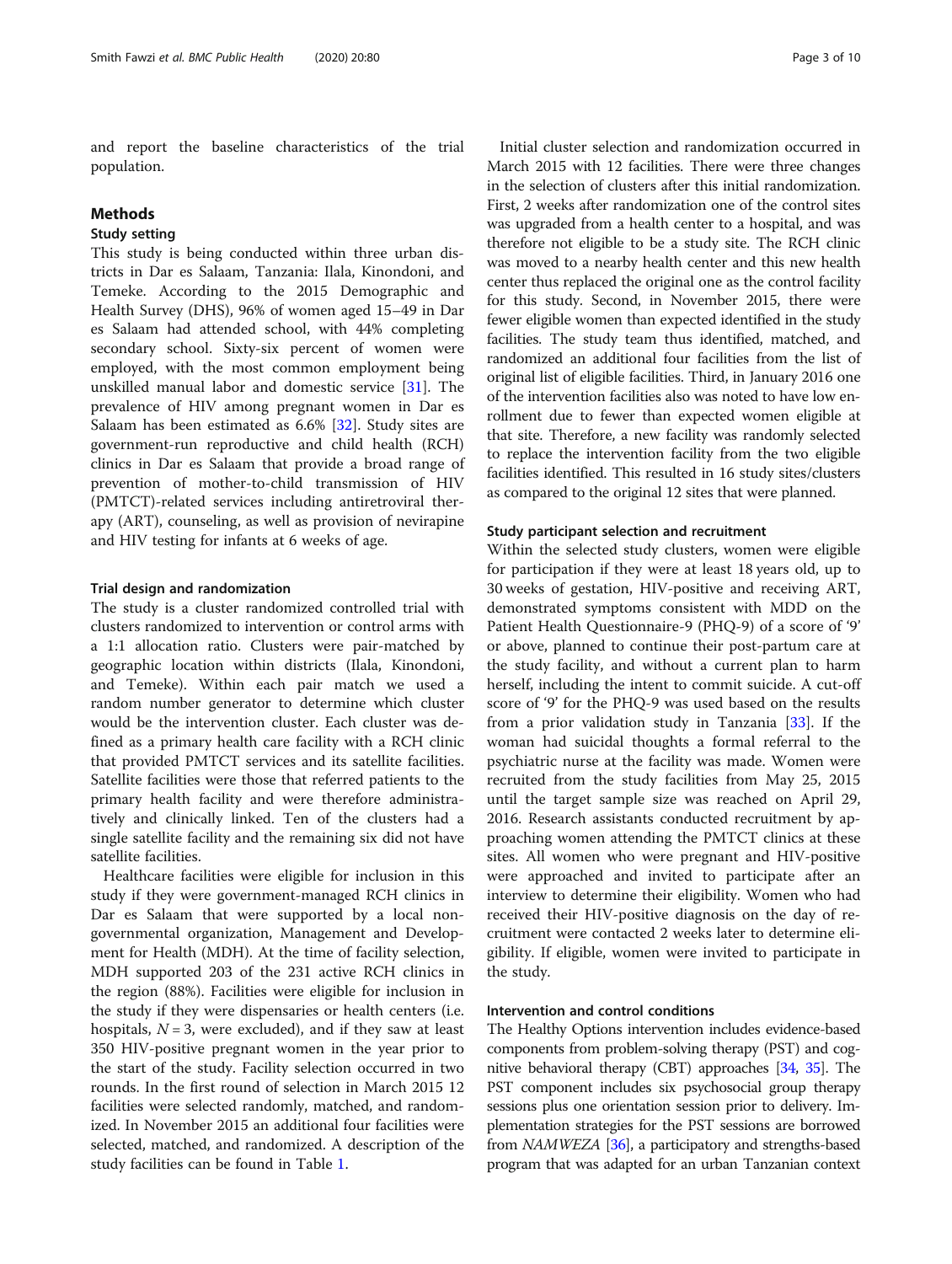<span id="page-3-0"></span>Table 1 Description of study clusters

| Cluster              | Number of<br>facilities | Intervention<br>status  | Type of facility <sup>a</sup>                                       | Number of<br>clinicians                                  | New ANC clients <sup>b</sup> | HIV-infected clients<br>at first ANC <sup>b</sup> | Mean baseline<br>PHQ-9 score |
|----------------------|-------------------------|-------------------------|---------------------------------------------------------------------|----------------------------------------------------------|------------------------------|---------------------------------------------------|------------------------------|
| Kinondoni            |                         |                         |                                                                     |                                                          |                              |                                                   |                              |
| Dhakiya <sup>c</sup> | $\mathbf{1}$            | Intervention Dispensary |                                                                     | Medical Doctors: 0<br>Other Clinicians <sup>d</sup> : 10 | 219                          | 7                                                 | 11.5                         |
| Imani                | $2^e$                   | Control                 | Dispensary                                                          | Medical Doctors: 0<br>Other Clinicians: 12               | 127                          | 10                                                | 11.2                         |
| Syandene             | $\overline{1}$          | Intervention            | Health center                                                       | Medical Doctors: 1<br>Other Clinicians: 55               | 340                          | 15                                                | 11.6                         |
| Saida                | $\overline{2}$          | Control                 | Health center upgraded<br>to Hospital (2016)                        | Medical Doctors: 19<br>Other Clinicians: 176             | 263                          | 25                                                | 11.5                         |
| Ilala                |                         |                         |                                                                     |                                                          |                              |                                                   |                              |
| Nuru                 | $\overline{2}$          | Intervention            | Health center                                                       | Medical Doctors: 1<br>Other Clinicians: 63               | 436                          | 20                                                | 10.6                         |
| Aadila               | $\mathbf{1}$            | Control                 | Health center upgraded<br>to Hospital (2015)                        | Medical Doctors: 11<br>Other Clinicians: 160             | 518                          | 41                                                | 10.9                         |
| Firyali              | 1                       | Intervention            | Dispensary                                                          | Medical Doctors: 0<br>Other Clinicians: 44               | 228                          | 11                                                | 11.5                         |
| Kanoni               | $\overline{2}$          | Control                 | Dispensary                                                          | Medical Doctors: 2<br>Other Clinicians: 28               | 148                          | 6                                                 | 10.2                         |
| Tumpe                | $\overline{2}$          | Intervention            | Health Center                                                       | Medical Doctors: 0<br>Other Clinicians: 43               | 147                          | 20                                                | 9.8                          |
| Sekelaga             | 2                       | Control                 | Health Center                                                       | Medical Doctors: 0<br>Other Clinicians: 19               | 265                          | 6                                                 | 10.3                         |
| Temeke               |                         |                         |                                                                     |                                                          |                              |                                                   |                              |
| Amidah               | $\mathbf{1}$            | Intervention            | Was a health center<br>upgraded to<br>Hospital (2015)               | Medical Doctors: 13<br>Other Clinicians: 127             | 520                          | 17                                                | 11.7                         |
| Zahra                | $\mathbf{1}$            | Control                 | Health center                                                       | Medical Doctors: 5<br>Other Clinicians: 40               | 482                          | 23                                                | 12.4                         |
| Farida               | $\overline{2}$          | Intervention            | Dispensary                                                          | Medical Doctors: 0<br>Other Clinicians: 29               | 283                          | 11                                                | 11.5                         |
| Tusajigwe 2          |                         | Control                 | Dispensary (Faith based<br>but under PEFERF through<br>MDH support) | Medical Doctors: 1<br>Other Clinicians: 13               | 106                          | $\overline{4}$                                    | 13.0                         |
| Mansa                | $\overline{2}$          | Intervention            | Health center                                                       | Medical Doctors: 0<br>Other Clinicians: 48               | 139                          | 7                                                 | 10.3                         |
| Zuwena               | $\overline{2}$          | Control                 | Dispensary                                                          | Medical Doctors: 0<br>Other Clinicians: 24               | 135                          | 10                                                | 12.0                         |

<sup>a</sup>Dispensaries are primary healthcare clinics that offer basic outpatient and maternal health services. Health centers offer both outpatient and inpatient care, including maternal and child health services. They are the first level of referral from dispensaries <sup>b</sup>Monthly averages for 2014

c Clinic names are pseudonyms

<sup>d</sup> Other clinicians" includes clinical officers, nurses, and medical attendants<br>When there are multiple facilities within the cluster, the following column When there are multiple facilities within the cluster, the following columns describe the primary facility in that cluster

and demonstrated improved clinical outcomes in PLH [\[37](#page-9-0)]. This approach promotes awareness of one's own strengths and assertive communication skills. The content of PST sessions includes acknowledging problems and identifying strategies for addressing them, focusing on positive thinking approaches, planning for the future and dreaming/fostering hope, as well as assertiveness and goal setting.

During the follow-up interview 6 weeks after delivery, women with elevated depressive symptoms consistent with a diagnosis of MDD (scoring '9' or above on the PHQ-9) are invited to participate in eight CBT group sessions. The CBT sessions were adapted from the evidence-based "Thinking Healthy" intervention for psychosocial management of perinatal depression [\[38](#page-9-0)] for delivery in small groups of 8–10 women and include: discussing the link between one's thoughts and feelings; sharing practical skills of caring for their infants and addressing daily challenges; discussing strategies for managing stress; fostering support from their social networks; and offering feedback on their CBT homework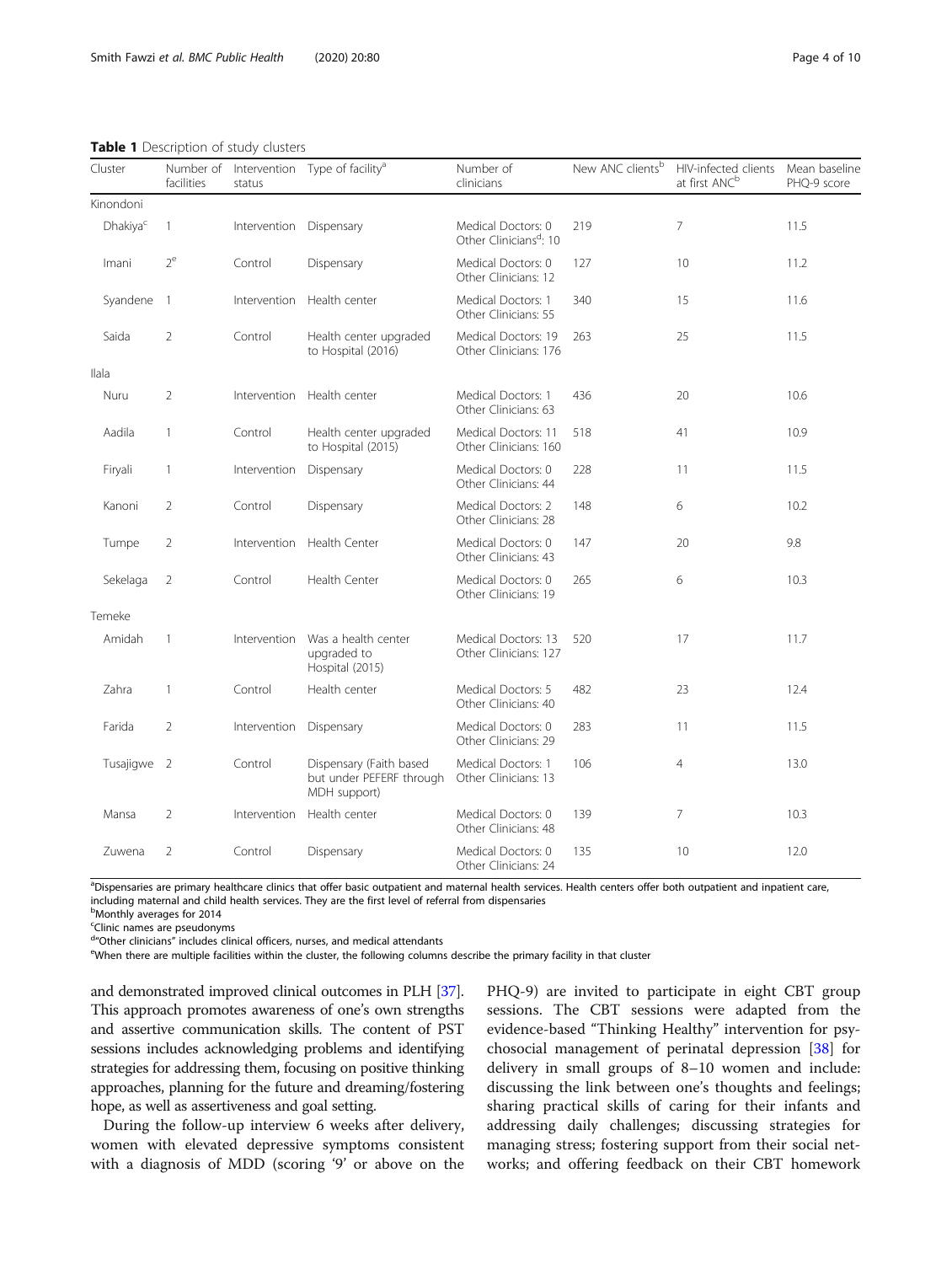assignments with the goal of addressing depressed mood through cognitive restructuring.

Psychosocial support group sessions are facilitated in Swahili by lay community-based health care workers (CBHWs) who had prior experience with providing HIV-related peer counseling and support. A two-week in-depth training included didactic and experiential components whereby the CBHWs played the role of study participants in each of the sessions, with trainers serving as facilitators. The group sessions are approximately 2–3 h in duration and include 15–20 women, with smaller break-out groups for discussion and skills building, and are held in a variety of venues, such as health facilities, schools, and religious sites.

The control condition, referred to as "improved standard of care", is a one-day training session offered to clinical staff including medical officers, clinical officers, nurses, medical social workers, and medical attendants at the RCH clinics where the study was recruiting participants. The training relies on evidence-based WHO mhGAP guidelines [[39\]](#page-9-0), focusing on: screening for depression; using an algorithm for assessment and management; attending to aspects of depression that can be addressed in a primary care setting, including exploration of current stressors, psychoeducation, reactivating social networks, offering structured physical activity, and follow-up; and identifying patients that need referral for specialized psychiatric care. This included access to counseling as well as anti-depressant treatment when necessary, as well as immediate care for individuals presenting with acute suicidal ideation. In the event of acute risk of suicide, study participants are escorted to a facility that offers services for further evaluation of suicidality by appropriately trained mental health professionals. This training session is also offered to the intervention sites and is designed to improve the capacity of all of the facilities to provide screening, treatment, and referral for women presenting with elevated levels of depressive symptoms.

## Measures

The primary outcome of interest is a level of depressive symptoms consistent with MDD on the PHQ-9 [[40](#page-9-0)] measured at baseline, 6 weeks and 9 months postpartum. A prior validation study was performed in a primary health care setting in Tanzania, which demonstrated that a lower cut-off score of '9' maximized the sensitivity and specificity for identifying major depression in this setting. Therefore, a score of '9' or above was used to reflect an elevated level of depressive symptoms consistent with major depression in this study [[33](#page-8-0)]. The PHQ-9 has demonstrated good internal consistency (Cronbach's alpha ranging from 0.86 to 0.89) and criterion validity (sensitivity and specificity of 88%). Secondary

outcomes include intimate partner violence (IPV), social support, self-efficacy, hope, HIV-related stigma, and ART adherence. IPV is defined as report of either physical and/or sexual violence and items are derived from the DHS [\[41](#page-9-0)]. For social support the Duke University-UNC Functional Social Support Questionnaire is used; this scale has demonstrated positive correlations with other social support scales. A listing of ten items from this questionnaire has been used previously in Tanzania [[8\]](#page-8-0) and includes dimensions of instrumental and emotional support [[42\]](#page-9-0). The General Self-Efficacy Scale is used to assess self-efficacy. This scale has demonstrated good internal consistency (Cronbach's alpha ranging from 0.81 to 0.91) and construct validity has been shown through positive correlations with optimism and nega-tive correlations with depression and anxiety [[43](#page-9-0)]. Hope is assessed through a scale developed locally by Siril et al. [\[44\]](#page-9-0) with individuals living with HIV in Tanzania. For HIV-related stigma, the HIV Stigma Scale developed by Berger et al. [\[45](#page-9-0)] is used. This measure was validated in a diverse sample in the U.S. and demonstrated construct validity through factor analysis and internal consistency (Cronbach's alpha of 0.96). A sub-sample of these items also demonstrated construct validity of this scale in a resource-limited setting [\[46\]](#page-9-0). In addition, we assess self-reported ART non-adherence as the proportion of women who had missed at least 1 day of ART in the past 4 days  $[47, 48]$  $[47, 48]$  $[47, 48]$ . Finally, in order to assess women's food security, an important indication of their current economic standing, we use a composite measure. Women are considered food insecure if they report that their household had any trouble satisfying their food needs in the past 6 months and/or they currently owe money at a shop where they purchased food.

## Baseline data collection and follow-up

Trained research assistants conducted structured eligibility and baseline surveys from May 2015 through April 2016. The eligibility form consisted of items indicated in the inclusion and exclusion criteria, including age, number of weeks of gestation, information regarding whether the woman planned to receive post-natal care at the same facility for 2 years after birth, and the depression screening questionnaire (PHQ-9). Prior to the interview all women provided written informed consent. Surveys were conducted in person and lasted approximately 30 min. Blinded data collection was not feasible given the clinic-based cluster design. Responses were recorded on paper and entered into a Microsoft Access database. Data were reviewed weekly for errors and inconsistencies and corrections were made as necessary. Follow-up data are collected at 6 weeks and 9 months after delivery. The follow-up data are collected electronically on smart phones. All data are exported to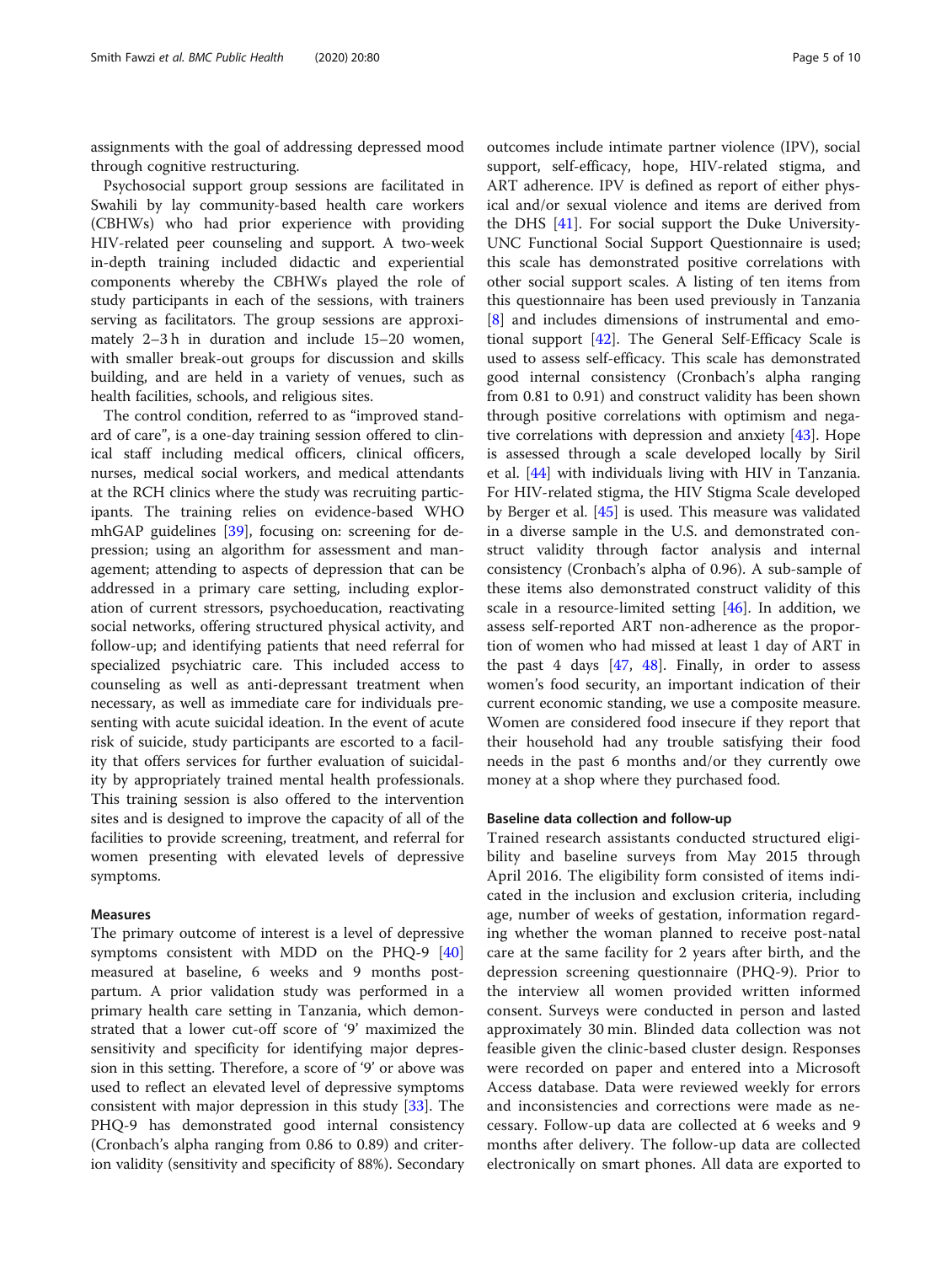Stata version 14.2 for analysis (StataCorp LP, College Station, USA) [\[49](#page-9-0)].

#### Sample size and statistical analysis

Power calculations were conducted assuming randomization of 12 clusters, stratified by district, and pair-matched. We planned to screen 60 patients in each cluster. Given experience with other trials we assumed that 80% of patients would be enrolled from each cluster and a conservative 30% would drop out throughout the study, we anticipated having 34 patients in each cluster at the end of the study. Given this sample size (720 women screened), an anticipated depression prevalence of 73% in the control arm and 60% in the intervention arm 6 months after completion of the intervention [\[34](#page-8-0)], as well as a coefficient of variation of 0.05, the minimum detectable risk ratio for 80% power and 5% two-sided type I error was 0.79 [[50\]](#page-9-0). With the addition of clusters after initial randomization, our power increased.

In this initial paper we present the baseline characteristics of participants in the intervention and control clusters. We include sociodemographic characteristics of participants as well as the baseline values for the primary and secondary outcomes of interest for the trial. The primary outcome will be depressive symptoms consistent with MDD. Secondary outcomes will include general self-efficacy, social support, HIV-related stigma, intimate partner violence, hope, and ART adherence. We present proportions for all categorical variables and the mean and standard deviation for all continuous variables and scales. Future analyses will determine the effect of the intervention on these primary and secondary outcomes.

For the outcomes analysis, an intent-to-treat strategy will be employed, consistent with what is typically performed for randomized controlled trials, with the primary outcome being depressive symptoms at follow-up. Secondary outcomes will include intimate partner violence, social support, self-efficacy, hope, HIV-related stigma, and ART adherence. Generalized estimating equations (GEE) will be used to compare outcomes for intervention and control groups at first and second follow-up assessments at 6 weeks and 9 months postdelivery, respectively. In order to account for the clustering of data we will utilize robust standard errors for GEE models. A sensitivity analysis will be performed to adjust for variables that have demonstrated some imbalance at baseline, such as education and marital status. Additional sensitivity analyses will be performed, including a pair-matched analysis as well as a non-parametric analysis to account for variables that are not normally distributed. Effect modification for the main outcome variable of depression will also be explored and will include variables such as baseline depression score, intimate partner violence, HIV status disclosure to partner, social support, HIV-related stigma, and hope. A parallel analytic strategy will be performed for all secondary outcomes.

## Results

Of the 895 pregnant, HIV-positive women approached 75 (8.4%) were excluded because their gestational age was beyond 30 weeks and two (0.2%) declined to participate. There were thus 818 women who participated in the PHQ-9 screening. Of those screened, 742 (90.7%) were determined to be eligible for the study based on a PHQ-9 score of 9 or above. Therefore, the overall ineligibility rate among the initial 895 women approached was 16.9% based on gestational age and PHQ-9 score. Baseline results suggest that this is a vulnerable population with approximately one-third reporting their household had any trouble satisfying their food needs in the past 6 months and 28.5% reporting that they owed money at the shop where they purchase food. This resulted in 45.4% of women being food insecure, i.e. reporting positive for at least one food insecurity item. In addition, approximately 65% of the study population had an education at the primary school level or lower. Only 12 and 17% had a flush toilet and running water in their homes, respectively.

Women enrolled in the intervention and control facilities were similar in almost all variables, with the exception of marital status and education (Table [2](#page-6-0)). A larger proportion of women in the control group had completed secondary school (25.2% versus 18.2% in the intervention group) and a lower percent were married (39.5% versus 48.1 in the intervention group).

Scores for the primary and secondary outcomes were also fairly similar at baseline across intervention and control groups (Table [3](#page-6-0)). The findings reflected the vulnerability of the study population with 17% experiencing intimate partner violence in the past 6 months. The average social support scale score of '3' suggests that this population had moderate, but less than optimal social support at baseline, since a score of '3' corresponds with the response that she received support 'less than I would like.' In contrast, general self-efficacy was good, since women reported 'moderately true' on average for items reflecting self-efficacy at baseline.

## **Discussion**

Access to treatment for depression among people living with HIV has the potential to improve prognosis and en-hance survival [\[51](#page-9-0), [52\]](#page-9-0). For women accessing PMTCT services, the benefits can also extend to their infants, since perinatal depression among women has demonstrated a negative impact on early child growth and cognitive development, which has short- as well as longterm implications [\[53](#page-9-0)]. The present cluster randomized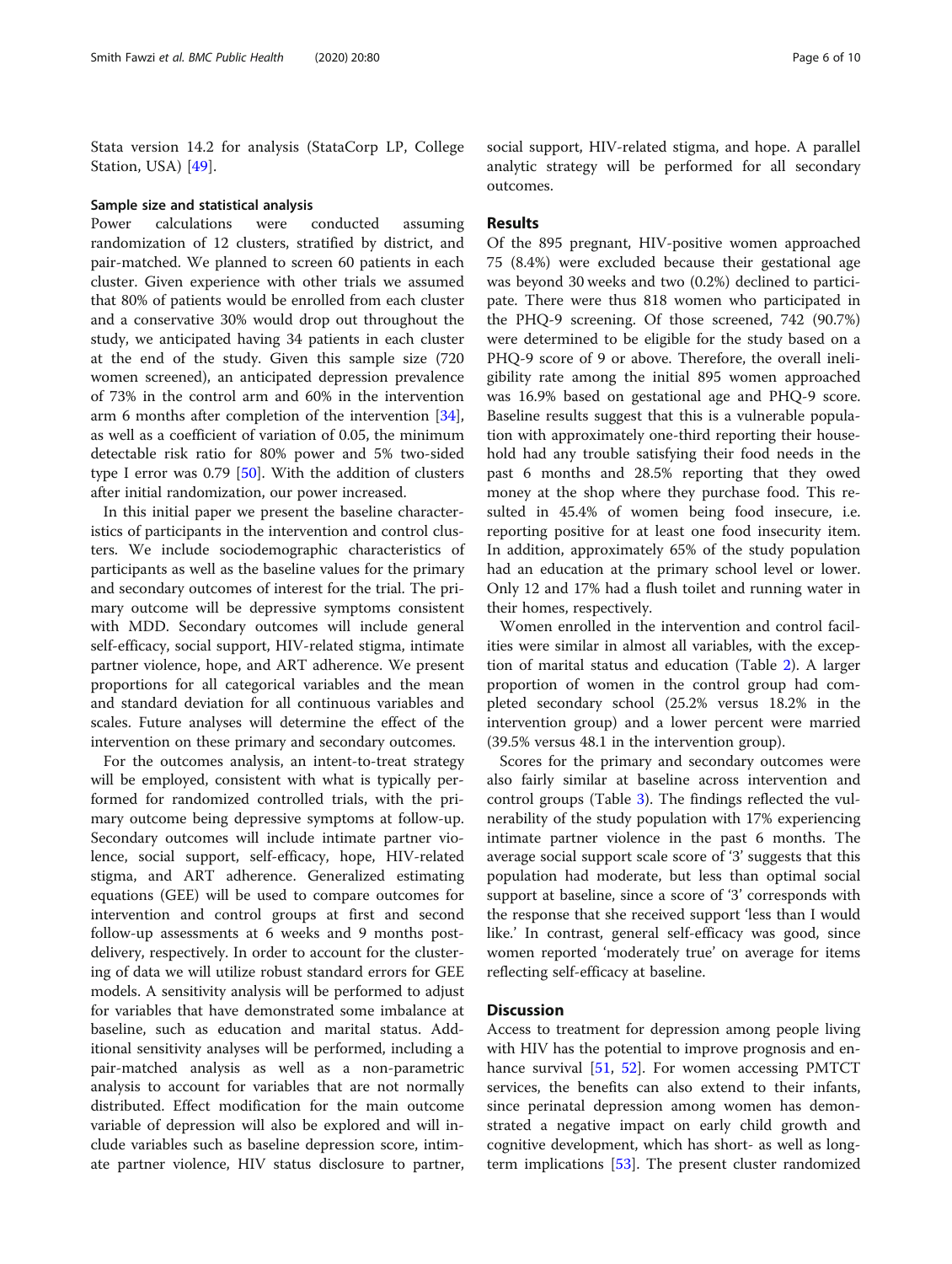<span id="page-6-0"></span>Table 2 Baseline socio-demographic characteristics of the study population

|                                                        | Control $(N=$<br>347)<br>n (%) | Intervention<br>$(N = 395)$<br>n (%) |
|--------------------------------------------------------|--------------------------------|--------------------------------------|
| Demographic                                            |                                |                                      |
| Age, mean (SD)                                         | 29.5(5.3)                      | 29.8 (5.5)                           |
| Marital status                                         |                                |                                      |
| Married                                                | 136 (39.5%)                    | 190 (48.1%)                          |
| Cohabitating with proposal<br>for marriage             | 78 (22.7%)                     | 67 (17.0%)                           |
| Cohabitating without proposal<br>for marriage          | 30 (8.7%)                      | 35 (8.9%)                            |
| Single                                                 | 77 (22.4%)                     | 88 (22.3%)                           |
| Divorced/separated                                     | 22 (6.4%)                      | 13 (3.3%)                            |
| Widowed                                                | $1(0.3\%)$                     | $2(0.5\%)$                           |
| Highest level of education completed                   |                                |                                      |
| Less than primary school                               | 46 (13.3%)                     | 52 (13.3%)                           |
| Primary school                                         | 212 (61.4%)                    | 268 (68.5%)                          |
| Secondary school                                       | 87 (25.2%)                     | 71 (18.2%)                           |
| Employment status                                      |                                |                                      |
| Employed                                               | 41 (11.8%)                     | 36 (9.1%)                            |
| Self-employed                                          | 155 (44.8%)                    | 164 (41.6%)                          |
| Homemaker                                              | 147 (42.5%)                    | 191 (48.5%)                          |
| Student                                                | $1(0.3\%)$                     | $2(0.5\%)$                           |
| None                                                   | $2(0.6\%)$                     | $1(0.3\%)$                           |
| Household economic indicators                          |                                |                                      |
| Main source of energy for lighting                     |                                |                                      |
| Electricity                                            | 265 (76.4%)                    | 282 (71.4%)                          |
| Solar                                                  | 14 (4.0%)                      | 13 (3.3%)                            |
| Other                                                  | 68 (19.6%)                     | 100 (25.3%)                          |
| Household floor made from cement<br>or stone           | 343 (98.8%)                    | 382 (96.7%)                          |
| Main source of drinking water                          |                                |                                      |
| Piped into dwelling/plot                               | 73 (21.0%)                     | 53 (13.5%)                           |
| Public/neighbors tap                                   | 149 (42.9%)                    | 189 (48.0%)                          |
| Water vendor                                           | 109 (31.4%)                    | 99 (25.2%)                           |
| Other                                                  | 16 (4.6%)                      | 53 (13.5%)                           |
| Toilet                                                 |                                |                                      |
| Flush toilet used by household/<br>family only         | 50 (14.6%)                     | 38 (9.7%)                            |
| Pit latrine used by household/<br>family only          | 32 (9.3%)                      | 63 (16.2%)                           |
| Flush toilet shared with other tenants                 | 110 (32.1%)                    | 101 (25.9%)                          |
| Pit Latrine shared with other tenants                  | 139 (40.5%)                    | 180 (46.2%)                          |
| Flush toilet shared with a neighbor                    | 12 (3.5%)                      | $8(2.1\%)$                           |
| Had problems satisfying food needs in<br>past 6 months | 128 (37.0%)                    | 118 (29.9%)                          |
| Owed money to shops where they<br>purchase food        | 99 (28.5%)                     | 103 (26.1%)                          |

Table 3 Primary and secondary outcomes for the randomized controlled trial at baseline  $(n = 742)$ 

|                                                                  | Control<br>$n = 347$ | Intervention<br>$n = 395$ |
|------------------------------------------------------------------|----------------------|---------------------------|
| Depression (possible range 1–27; mean, SD) <sup>a</sup>          | 11.6(3.0)            | 11.3(3.2)                 |
| Any intimate partner violence <sup>b</sup>                       | 53 (17.4%)           | 59 (16.3%)                |
| Social support scale (range 1-4; mean, SD) <sup>c</sup>          | 3.0(0.7)             | 2.9(0.7)                  |
| Self-efficacy scale (range 1-4; mean, SD) <sup>c</sup>           | 3.1(0.6)             | 3.1(0.8)                  |
| Hope scale (range 1-4; mean, SD) <sup>c</sup>                    | 3.5(0.4)             | 3.5(0.4)                  |
| HIV-related stigma scale (range 1-5;<br>mean, SD) <sup>d,e</sup> | 2.2(0.7)             | 2.0(0.7)                  |
| Missed one or more days of ART in past<br>4 davs                 | 44 (13.3%)           | 58 (14.7%)                |

the N for individual questions may differ from the overall N due to question non-response or, where noted, due to eligibility to answer the question <sup>a</sup>Lower values are better; women were screened prior to enrollment and eligible if their score on the screening survey was 9 or higher b 659 women (305 in control facilities and 363 in intervention facilities) reported being in an intimate partner relationship and/or chose to answer

this question c Higher values are better

dLower values are better

e548 women reported disclosing their HIV status to anyone; n for this scale

is 484

controlled trial will compare two strategies for the treatment of symptoms consistent with MDD among women accessing PMTCT services in Dar es Salaam. Findings from the trial will inform approaches for addressing depression in this high-risk population in Tanzania and similar resource-limited settings.

At baseline, this population of women living with HIV and depression accessing PMTCT services had limited educational attainment and employment. This context of socioeconomic vulnerability may place women living with HIV who are also expecting a child at increased risk for depression. This is compounded by a significant level of food insecurity, risk of intimate partner violence, as well as the broader context of HIV-related stigma experienced by this population, factors that have also demonstrated associations with depression [[54\]](#page-9-0). Prior studies have also found that PLH in other resource-limited settings are vulnerable to a similar set of economic and social conditions that may place them at risk of depression. Among PLH accessing services at an ART clinic in Ethiopia, food insecurity and not owning livestock increased the risk of elevated depressive symptoms, whereas having attended secondary school conferred a protective effect [\[55\]](#page-9-0). In rural Uganda, severe food insecurity was associated with elevated depressive symptoms among women living with HIV, with social support serving as a buffer in this relationship [\[56](#page-9-0)].

Intimate partner violence can occur within the context of HIV disclosure and can range from forcing the woman from leaving the house, intentionally disclosing her HIV status to others, as well as sexual and physical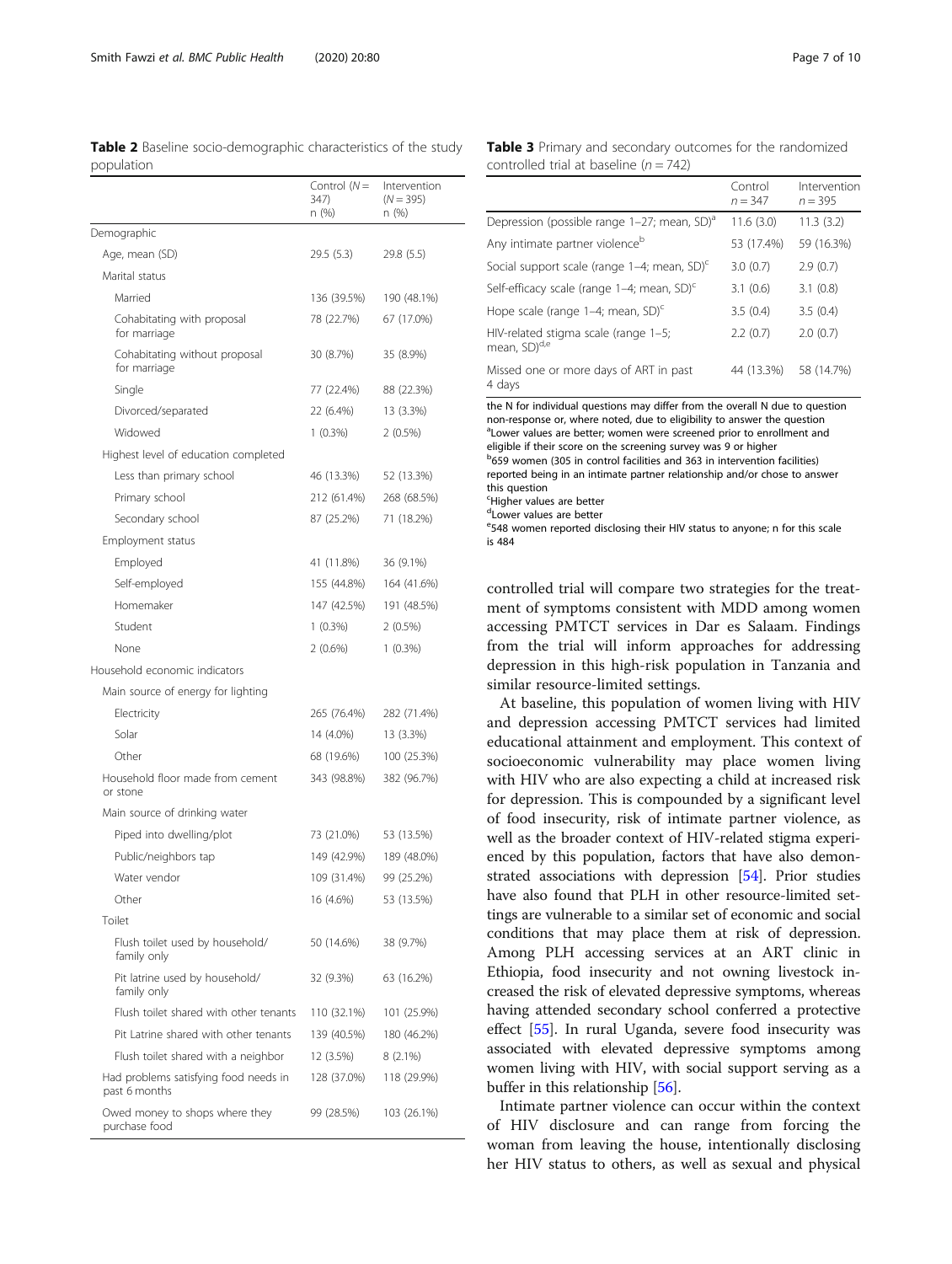However, major depression is a treatable condition with psychotherapeutic approaches and/or anti-depressant medication. Lifting the burden of depression may result in women having greater capacity to engage in economic opportunities, such as investment in small businesses through collective microfinancing [\[59](#page-9-0)]. Similarly, women can more effectively address HIV-related stigma within the social context as well as confront issues of domestic violence in their lives if depression is addressed  $[60]$  $[60]$ . This in turn may not only have a positive effect on women's health and wellbeing, but also for children's cognitive and physical health outcomes [\[61\]](#page-9-0).

There are a number of limitations of this study. Given the limited number of clusters, there is the potential of not finding associations where they may exist, particularly for secondary outcomes. In addition, the present research only recruits women accessing PMTCT services prior to 30 weeks of gestation. It is likely that women that are accessing care later, or not accessing antenatal and PMTCT services at all, may be more likely to be at risk of depression or may be suffering from more severe levels of depressive symptoms. Therefore, findings from this study cannot be generalized to those not accessing these services or accessing them at a later gestational age. Additionally, since the study was performed within the context of PMTCT services, some women recruited for the study had recently received their HIV-positive diagnosis. This can result in a higher percentage of women eligible for the study if some women experienced depressive symptoms related to the immediacy in which they received their HIV diagnosis. Although this may limit the generalizability of the study, it is not a threat to the internal validity, since a comparable recruitment strategy was used for intervention and control sites. Despite these limitations, this study is an initial step in identifying evidence-based strategies that can address depression in this context. A strength of this study is evident in the preliminary findings, whereby socioeconomic factors and other baseline characteristics demonstrated similar distributions at baseline between the intervention and control groups.

### Conclusions

In summary, treatment of depression is an essential building block in reducing the risk of poor HIV-related health outcomes and addressing the socioeconomic contexts that often contribute to the risk of depression. The potential implications are short-term, in the sense that

treatment of depression can enhance a woman's capacity to address immediate challenges, such as adhering to HIV medication, finding employment, and securing food for her family. In addition, the long-term implications are significant, since maternal depression can have an impact on cognitive development, educational outcomes, and economic attainment of their children as they transition into adulthood. Therefore, identifying evidencebased approaches for the treatment of depression among perinatal women living with HIV in resource-limited settings is critical to inform future programs and policies that aim to address the problems faced by this vulnerable population in Tanzania and similar resource-limited settings.

#### Abbreviations

ANC: Antenatal clinic; ART: Antiretroviral therapy; CBHW: Community-based health worker; CBT: Cognitive Behavioral Therapy; DALYs: Disability-adjusted life years; DHS: Demographic and Health Survey; IPV: Intimate partner violence; MDD: Major depressive disorder; MDH: Management and Development for Health; PHQ-9: Patient Health Questionnaire-9; PLH: People living with HIV; PMTCT: Prevention of mother-to-child transmission of HIV; PST: Problem-solving therapy; RCH: Reproductive and Child Health Clinic; RCT: Randomized controlled trial; SD: Standard deviation

#### Acknowledgements

We would like to express our sincere gratitude to the study participants and to staff related to this study as well as at the reproductive and child health centers that made this study possible.

#### CONSORT guidelines

This manuscript adheres to the CONSORT guidelines as per the CONSORT checklist.

#### Authors' contributions

MCSF drafted the manuscript, interpreted the analysis, and obtained funding for the study; HS contributed to drafting the manuscript and supervised field activities; EL drafted sections of the manuscript and performed the statistical analysis; ZA, JK, and AMw contributed to drafting the manuscript and was involved with field operations; RA contributed to drafting the manuscript and consulting on curriculum development; AKa and MS contributed to drafting the paper and coordinated field activities. AMi and AKo contributed to drafting the manuscript and managing the data; MNK contributed to drafting the manuscript and preparing it for submission; FN contributed to drafting the manuscript and developing the curriculum; CRS contributed to drafting the paper and interpreting the findings; SFK contributed to drafting the manuscript, interpreted the analysis, and obtained funding for the study. All authors have read and approved the final manuscript.

#### Funding

This research study was funded by the National Institute of Mental Health (R01-MH100338). The funders of this study had no input on the scientific content of the paper.

#### Availability of data and materials

The datasets used and/or analysed during the current study are available from the corresponding author on reasonable request.

#### Ethics approval and consent to participate

Ethical review boards at Harvard Medical School in the U.S. and the National Institute for Medical Research in Tanzania approved the study. All participants provided written informed consent prior to participating in the baseline survey.

## Consent for publication

Not applicable.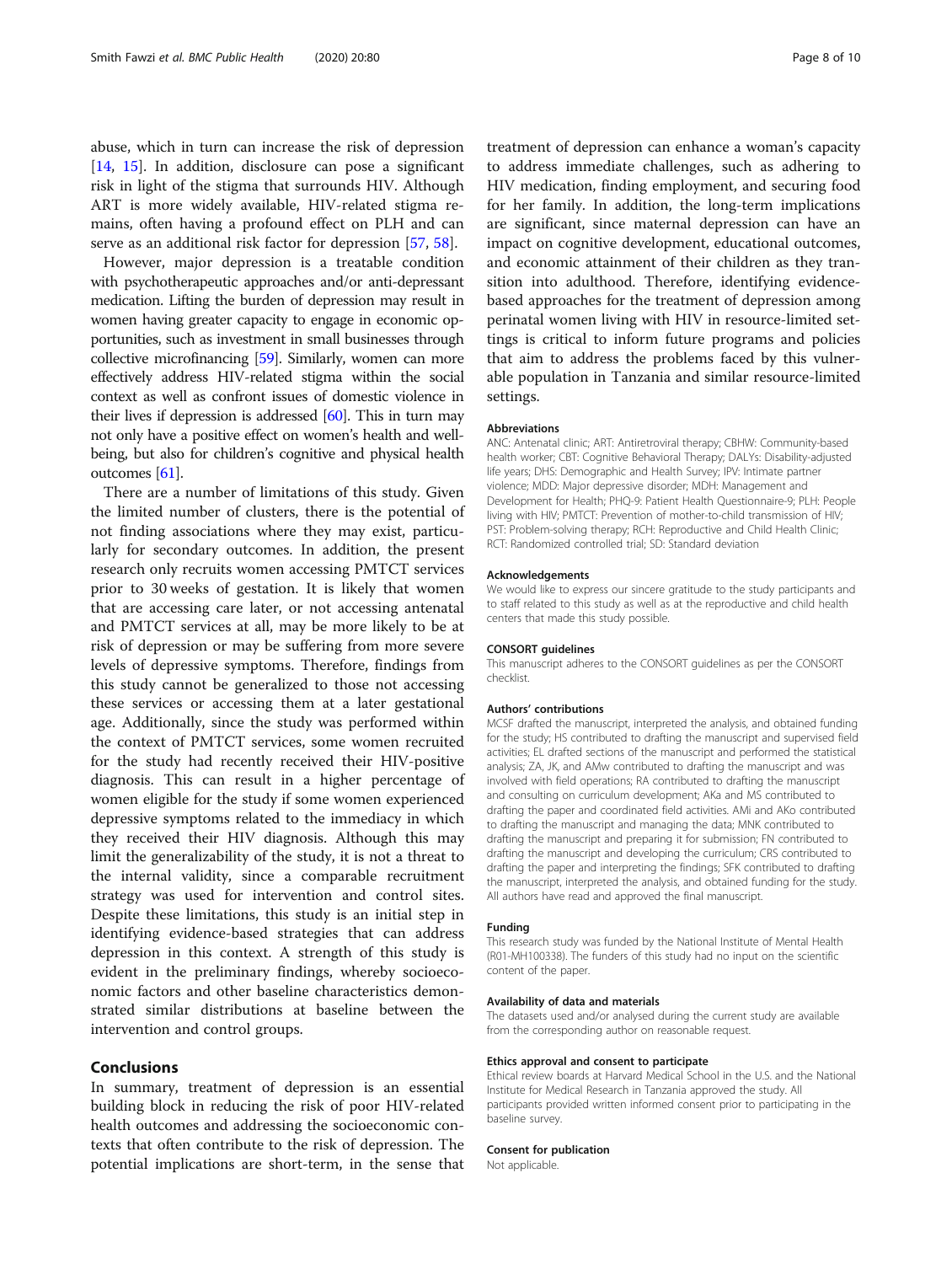#### <span id="page-8-0"></span>Competing interests

The authors declare that they have no competing interests.

#### Author details

<sup>1</sup>Department of Global Health and Social Medicine, Harvard Medical School, 641 Huntington Ave., Boston, MA 02115, USA. <sup>2</sup>Management and Development for Health, Plot #802 Mwai Kibaki Road, Mikocheni, Dar es Salaam, Tanzania. <sup>3</sup>Department of Global Health and Population, Harvard T.H. Chan School of Public Health, 655 Huntington Ave, Boston, MA 02115, USA. 4 Africa Academy for Public Health, Plot #802 Mwai Kibaki Road, Mikocheni, Dar es Salaam, Tanzania. <sup>5</sup>Kings College London, De Crespigny Park, London SE5 8AF, UK. <sup>6</sup>Department of Psychiatry and Mental Health, Muhimbili University of Health and Allied Sciences, United Nations Road, Dar es Salaam, Tanzania.

## Received: 20 December 2018 Accepted: 7 November 2019 Published online: 20 January 2020

## References

- 1. Murray CJL, Vos T, Lozano R, et al. Disability-adjusted life years (DALYs) for 291 diseases and injuries in 21 regions, 1990–2010: a systematic analysis for the Global Burden of Disease Study 2010. Lancet. 2012;380(9859):2197–223. [https://doi.org/10.1016/S0140-6736\(12\)61689-4.](https://doi.org/10.1016/S0140-6736(12)61689-4)
- 2. Wulsin LR, Vaillant GE, Wells VE. A systematic review of the mortality of depression. Psychosom Med. 1999;61(1):6.
- 3. Golden SH, Lazo M, Carnethon M, Bertoni AG, Schreiner PJ, Roux AVD, et al. Examining a bidirectional association between depressive symptoms and diabetes. JAMA. 2008;299(23):2751–9.
- 4. Smit M, Olney J, Ford NP, et al. The growing burden of noncommunicable disease among persons living with HIV in Zimbabwe. AIDS. 2018;32(6):773–82. <https://doi.org/10.1097/QAD.0000000000001754>.
- 5. Krebber AMH, Buffart LM, Kleijn G, et al. Prevalence of depression in cancer patients: a meta-analysis of diagnostic interviews and self-report instruments. Psychooncology. 2014;23(2):121–30. <https://doi.org/10.1002/pon.3409>.
- 6. Ciesla JA, Roberts JE. Meta-analysis of the relationship between HIV infection and risk for depressive disorders. Am J Psychiatry. 2001;158(5):725–30.
- 7. Sudfeld CR, Kaaya S, Gunaratna NS, et al. Depression at antiretroviral therapy initiation and clinical outcomes among a cohort of Tanzanian women living with HIV. AIDS. 2017;31(2):263–71. [https://doi.org/10.1097/QAD.](https://doi.org/10.1097/QAD.0000000000001323) [0000000000001323](https://doi.org/10.1097/QAD.0000000000001323).
- 8. Antelman G, Kaaya S, Wei R, et al. Depressive symptoms increase risk of HIV disease progression and mortality among women in Tanzania. JAIDS. 2007; 44(4):470–7. [https://doi.org/10.1097/QAI.0b013e31802f1318.](https://doi.org/10.1097/QAI.0b013e31802f1318)
- 9. Hoebel J, Maske UE, Zeeb H, Lampert T. Social inequalities and depressive symptoms in adults: The role of objective and subjective socioeconomic status. PLoS One. 2017;12(1):1–18.
- 10. Lund C, Breen A, Flisher AJ, Kakuma R, Corrigall J, Joska JA, et al. Poverty and common mental disorders in low and middle income countries: a systematic review. Soc Sci Med. 2010;71(3):517–28.
- 11. Yari A, Nouri R, Rashidian H, Nadrian H. Prevalence and determinants of sexual intimate partner violence against women in the city of Marivan, Iran. J Family Reprod Health. 2013;7(4):157–63.
- 12. Klis S, Velding K, Gidron Y, Peterson K. Posttraumatic stress and depressive symptoms among people living with HIV in the Gambia. AIDS Care. 2011; 23(4):426–34. [https://doi.org/10.1080/09540121.2010.507756.](https://doi.org/10.1080/09540121.2010.507756)
- 13. Dhungel S, Dhungel P, Dhital SR, Stock C. Is economic dependence on the husband a risk factor for intimate partner violence against female factory workers in Nepal? BMC Womens Health. 2017;17(1):82.
- 14. Gibbs A, Dunkle K, Jewkes R. Emotional and economic intimate partner violence as key drivers of depression and suicidal ideation: a crosssectional study among young women in informal settlements in South Africa. PLoS One. 2018;13(4):e0194885. [https://doi.org/10.1371/journal.](https://doi.org/10.1371/journal.pone.0194885) [pone.0194885.](https://doi.org/10.1371/journal.pone.0194885)
- 15. Devries KM, Mak JY, Bacchus LJ, et al. Intimate partner violence and incident depressive symptoms and suicide attempts: a systematic review of longitudinal studies. PLoS Med. 2013;10(5):e1001439. [https://doi.org/10.](https://doi.org/10.1371/journal.pmed.1001439) [1371/journal.pmed.1001439](https://doi.org/10.1371/journal.pmed.1001439).
- 16. Stewart RC. Maternal depression and infant growth a review of recent evidence. Matern Child Nutr. 2007;3(2):94–107. [https://doi.org/10.1111/j.](https://doi.org/10.1111/j.1740-8709.2007.00088) [1740-8709.2007.00088](https://doi.org/10.1111/j.1740-8709.2007.00088).
- 17. Rahman A, Bunn J, Lovel H, Creed F. Maternal depression increases infant risk of diarrhoeal illness: –a cohort study. Arch Dis Child. 2007;92(1):24–8. [https://doi.org/10.1136/adc.2005.086579.](https://doi.org/10.1136/adc.2005.086579)
- 18. Rondó PHC, Ferreira RF, Nogueira F, Ribeiro MCN, Lobert H, Artes R. Maternal psychological stress and distress as predictors of low birth weight, prematurity and intrauterine growth retardation. Eur J Clin Nutr. 2003;57(2): 266–72. <https://doi.org/10.1038/sj.ejcn.1601526>.
- 19. Patel V, Prince M. Maternal psychological morbidity and low birth weight in India. Br J Psychiatry. 2006;188(3):284–5. <https://doi.org/10.1192/bjp.bp.105.012096>.
- 20. Fonsah JY, Njamnshi AK, Kouanfack C, Qiu F, Njamnshi DM, Tagny CT, Nchindap E, Kenmogne L, Mbanya D, Heaton R, Kanmogne GD. Adherence to antiretroviral therapy (ART) in Yaoundé-Cameroon: association with opportunistic infections, depression, ART regimen and side effects. PLoS One. 2017;12(1):e0170893. <https://doi.org/10.1371/journal.pone.0170893> eCollection 2017.
- 21. Rueda S, Mitra S, Chen S, Gogolishvili D, Globerman J, Chambers L, Wilson M, Logie CH, Shi Q, Morassaei S, Rourke SB. Examining the associations between HIV-related stigma and health outcomes in people living with HIV/AIDS: a series of meta-analyses. BMJ Open. 2016;6(7):e011453. <https://doi.org/10.1136/bmjopen-2016-011453>.
- 22. Brittain K, Mellins CA, Phillips T, Zerbe A, Abrams EJ, Myer L, Remien RH. Social support, stigma and antenatal depression among HIV-infected pregnant women in South Africa. AIDS Behav. 2017;21(1):274–82. [https://doi.org/10.1007/s10461-016-1389-7.](https://doi.org/10.1007/s10461-016-1389-7)
- 23. Fang X, Vincent W, Calabrese SK, Heckman TG, Sikkema KJ, Humphries DL, Hansen NB. Resilience, stress, and life quality in older adults living with HIV/ AIDS. Aging Ment Health. 2015;19(11):1015–21.
- 24. Andini S, Yona S, Waluyo A. Self-efficacy, depression, and adherence to antiretroviral therapy (ART) among Indonesian women with HIV. Enferm Clin. 2019;(Suppl 2):687-90.
- 25. WHO. Mental health atlas country profile Tanzania. Geneva: WHO; 2014. [http://www.who.int/mental\\_health/evidence/atlas/profiles-2014/tza.pdf?ua=1](http://www.who.int/mental_health/evidence/atlas/profiles-2014/tza.pdf?ua=1)
- 26. Rahman A, Malik A, Sikander S, Roberts C, Creed F. Cognitive behaviour therapy-based intervention by community health workers for mothers with depression and their infants in rural Pakistan: a cluster-randomised controlled trial. Lancet. 2008;372(9642):902–9. [https://doi.org/10.1016/S0140-](https://doi.org/10.1016/S0140-6736(08)61400-2) [6736\(08\)61400-2](https://doi.org/10.1016/S0140-6736(08)61400-2).
- 27. Chibanda D, Mesu P, Kajawu L, Cowan F, Araya R, Abas MA. Problem-solving therapy for depression and common mental disorders in Zimbabwe: piloting a task-shifting primary mental health care intervention in a population with a high prevalence of people living with HIV. BMC Public Health. 2011;11:828. [https://doi.org/10.1186/1471-2458-11-828.](https://doi.org/10.1186/1471-2458-11-828)
- 28. Petersen I, Bhana A, Baillie K, MhaPP Research Programme Consortium. The feasibility of adapted group-based interpersonal therapy (IPT) for the treatment of depression by community health workers within the context of task shifting in South Africa. Community Ment Health J. 2012;48(3):336–41.
- 29. Selohilwe O, Bhana A, Garman EC, Petersen I. Evaluating the role of levels of exposure to a task shared depression counselling intervention led by behavioural health counsellors: outcome and process evaluation. Int J Ment Health Syst. 2019;13:42.
- 30. Rahman A, Khan MN, Hamdani SU, Chiumento A, Akhtar P, Nazir H, Nisar A, Masood A, Din IU, Khan NA, Bryant RA, Dawson KS, Sijbrandij M, Wang D, van Ommeren M. Effectiveness of a brief group psychological intervention for women in a post-conflict setting in Pakistan: a single-blind, cluster, randomised controlled trial. Lancet. 2019;393(10182):1733–44.
- 31. Ministry of Health, Community Development, Gender, Elderly and Children MoHCDGEC/Tanzania Mainland, Ministry of Health - MoH/Zanzibar, National Bureau of Statistics - NBS/Tanzania, Office of Chief Government Statistician - OCGS/Zanzibar, and ICF. Tanzania demographic and health survey and malaria indicator survey 2015-2016. Dar es Salaam: MoHCDGEC, MoH, NBS, OCGS, and ICF; 2016. Available at <http://dhsprogram.com/pubs/pdf/FR321/FR321.pdf>
- 32. Manyahi J, Jullu BS, Abuya MI, et al. Prevalence of HIV and syphilis infections among pregnant women attending antenatal clinics in Tanzania, 2011. BMC Public Health. 2015;15:501.
- 33. Smith Fawzi MC, Ngakongwa F, Liu Y, Rutayuga T, Siril H, Somba M, Kaaya SF. Validating the patient health questionnaire-9 (PHQ-9) for screening of depression in Tanzania. Neurol Psychiatr Brain Res. 2019;31:9–14.
- 34. Kaaya SF, Blander J, Antelman G, et al. Randomized controlled trial evaluating the effect of an interactive group counseling intervention for HIV-positive women on prenatal depression and disclosure of HIV status. AIDS Care. 2013;25(7):854–62. <https://doi.org/10.1080/09540121.2013.763891>.